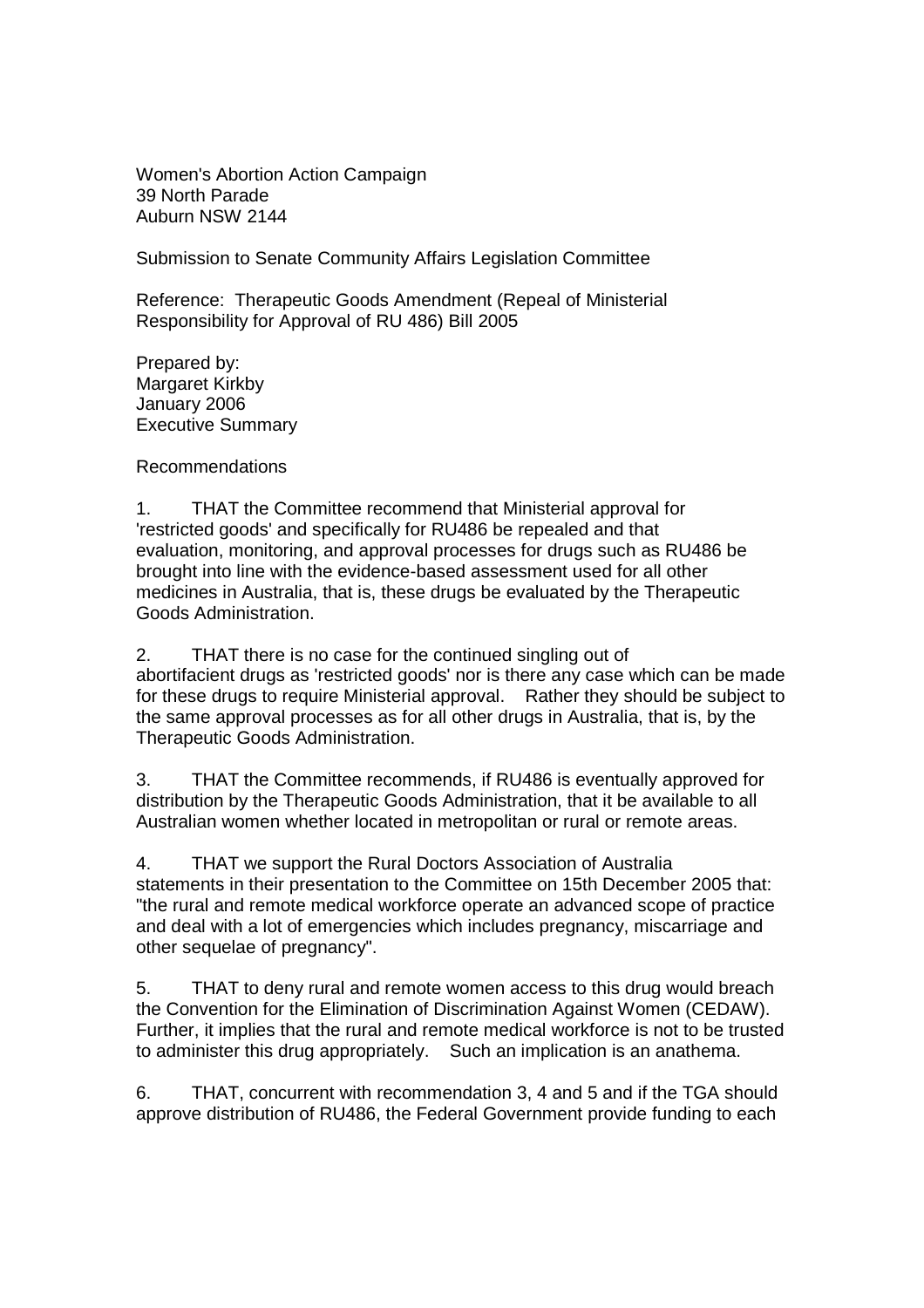state and territory to establish a statewide telephone information and referral service which would provide pregnancy options counselling in a non-judgemental and non-directive manner.

7. THAT, concurrent with recommendation 3, 4, 5 and 6 the statewide telephone information and referral services also have a Unit which provides back-up medical advice to regional, rural and remote medical workforce staff in regard to matters relating to counselling, administration of and monitoring of RU486.

8. THAT, if the TGA were to approve the use of RU486, the Abortion Providers Federation of Australasia and the Australian Women's Health Network be invited by the Joint Consultative Committee of Obstetrics to participate in the drafting of protocols for the use of RU486 across Australia.

9. THAT, if the TGA were to approve the use of RU486, there be a Medicare item number for it and that it be no less in quantity than the current amount available for item 35643 (suction curettage). In addition, that a Medicare item number for counselling (by appropriately trained counsellors) be created and that the amount for that item number be no less than \$120 (for 60 minutes counselling).

Women's Abortion Action Campaign

Submission to Senate Community Affairs Legislation Committee

Reference: Therapeutic Goods Amendment (Repeal of Ministerial Responsibility for Approval of RU486) Bill 2005

# **Context**

Prior to 1996, all drugs whether abortifacient in their effect or not, were evaluated by the Therapeutic Goods Administration (TGA) before they could be approved for use in Australia. The political arrangement which Senator Brian Harradine was able to negotiate in that year set up an aberration of process for just one set of drugs - abortifacient drugs.

This arrangement was made to satisfy the aims of a very small minority of the Australian population.

Women's Abortion Action Campaign has absolutely no problem with the fact that some (a very small percentage) in the Australian population oppose abortion - we understand completely the perspective of those who vehemently oppose abortion and we understand their sense of abhorrence of abortion. We are mindful of the views of those who oppose abortion, notwithstanding the strength of our commitment to the view that abortion is a woman's right to choose.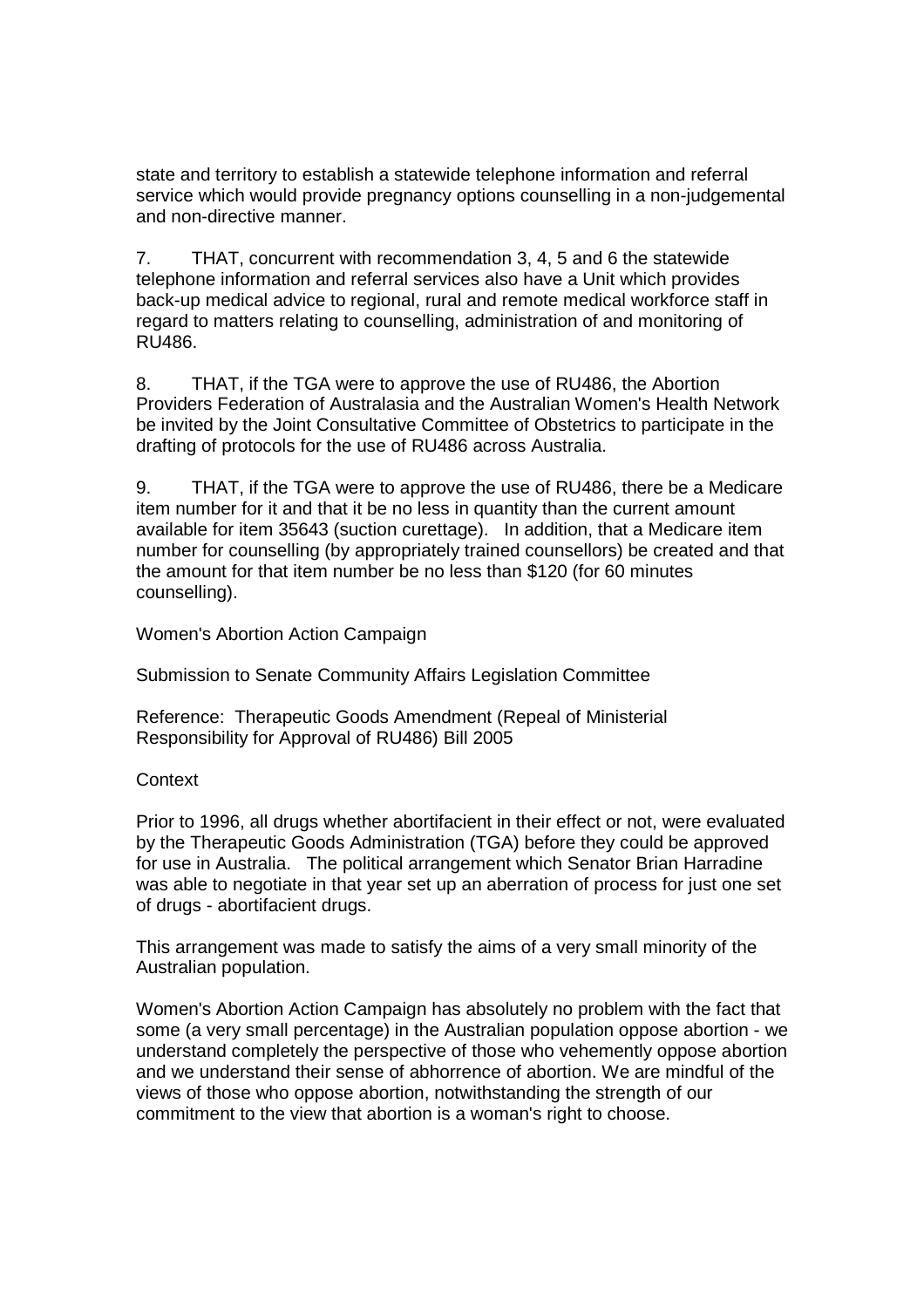What we cannot understand is the abuse of power which lead to the 1996 arrangement being made. We cannot understand the continued abuse of power which allows Ministerial responsibility for evaluation of just one set of drugs at the same time that all other drugs, not abortifacient in their effect, must go through a stringent evaluation process by the TGA.

The Therapeutic Goods Amendment (Repeal of Ministerial Responsibility for Approval of RU486) Bill 2005 provides a welcome opportunity for the Federal Parliament to reverse the aberration which has been in place over the past 9 (and a bit) years.

#### Recommendation 1

Women's Abortion Action Campaign recommends that the Committee recommend that Ministerial approval for 'restricted goods' and specifically for RU486 be repealed and that evaluation, monitoring, and approval processes for medications such as RU486 be brought back into line with the evidence-based assessment used for all other medicines in Australia, that is, these drugs be evaluated by the Therapeutic Goods Administration.

There is no case for singling out abortifacient drugs

Currently, Section 23AA of the Therapeutic Goods Act 1989 states that "restricted goods (that is, abortifacient drugs) must not be evaluated or registered or listed without the written approval of the Minister".

Thus, the current situation is that the TGA cannot even evaluate abortifacient drugs or, specifically RU486, without the Minister giving written approval. Even were the Minister to give written approval for an evaluation process to be undertaken his written approval is still then needed for the drugs to be registered or listed, no matter what the outcome of the evaluation process may be.

It is obvious that the current provisions in the Therapeutic Goods Act 1989 are, in effect, designed to create a barrier to approval. They are not designed with anything else in mind.

We reiterate the current provisions are there to satisfy the aims of a very small minority of the Australian population.

Given that the remainder of the Therapeutic Goods Act 1989 is specifically about the powers of the TGA to evaluate, register or list, monitor and even subsequently withdraw drugs if post-marketing surveillance were to identify adverse reactions in the larger population, subsection 3(1); Sections 6AA, 6AB and 23AA; and subsection 57(9) stand out even more as aberrations.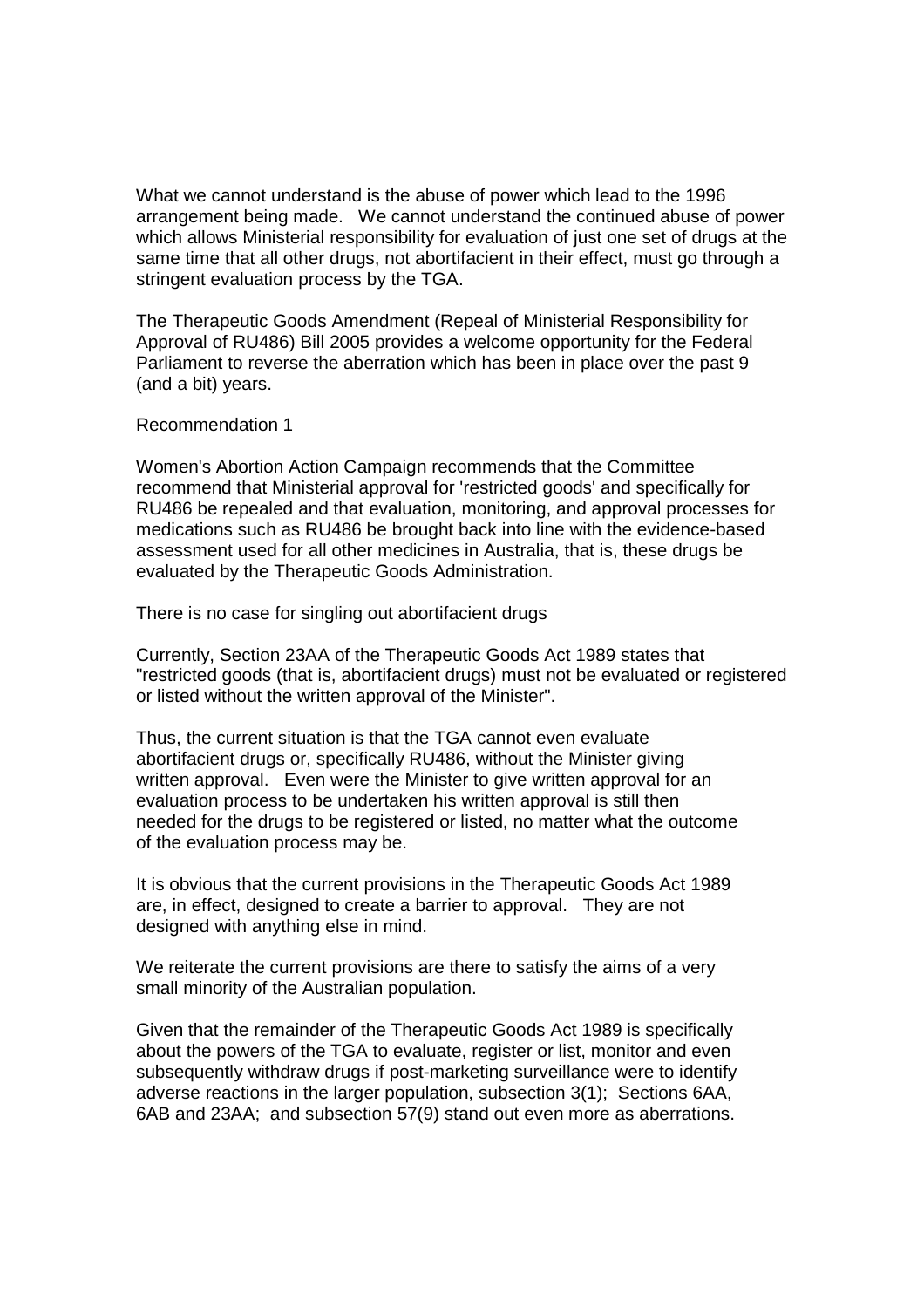Abortion is legal in every state and territory, whether by common law ruling or by statute. The abortion operation should be treated like every other medical procedure. Likewise every drug which has an abortifacient effect, in terms of their approval process, should be evaluated like all other drugs are. There is no case for the continued singling out of abortifacient drugs.

# Recommendation 2

Women's Abortion Action Campaign (WAAC) recommends that there is no case for the continued singling out of abortifacient drugs as 'restricted goods' nor is there any case which can be made for these drugs to require Ministerial approval. Rather they should be subject to the same approval processes as for all other drugs in Australia, that is, by the Therapeutic Goods Administration.

## Access for all

Some suggestions have been made that, even if RU486 were approved for distribution, it should not be available for women in rural and remote areas due to transport and other health infrastructure shortfalls. Arguments have also been raised that rural and remote women would be endangered if they had access to RU486 because of language, culture and, even, because of weather conditions.

These arguments, in essence, are an attack on the integrity of the rural and remote medical workforce to say nothing of an attack upon the capability of women to judge whether a particular method of abortion is suitable to them and their circumstances.

We have read the transcript of the Inquiry's public hearing held on 15th December 2005 and we can only but agree with the presentation made by the Rural Doctors Association of Australia that the rural and remote medical workforce operates an advanced scope of practice and is capable of following appropriate protocols for administration and monitoring of RU486 should it become available in Australia.

#### Recommendation 3

THAT the Committee recommends, if RU486 is eventually approved for distribution by the Therapeutic Goods Administration, that it be available to all Australian women whether located in metropolitan or rural or remote areas.

# Recommendation 4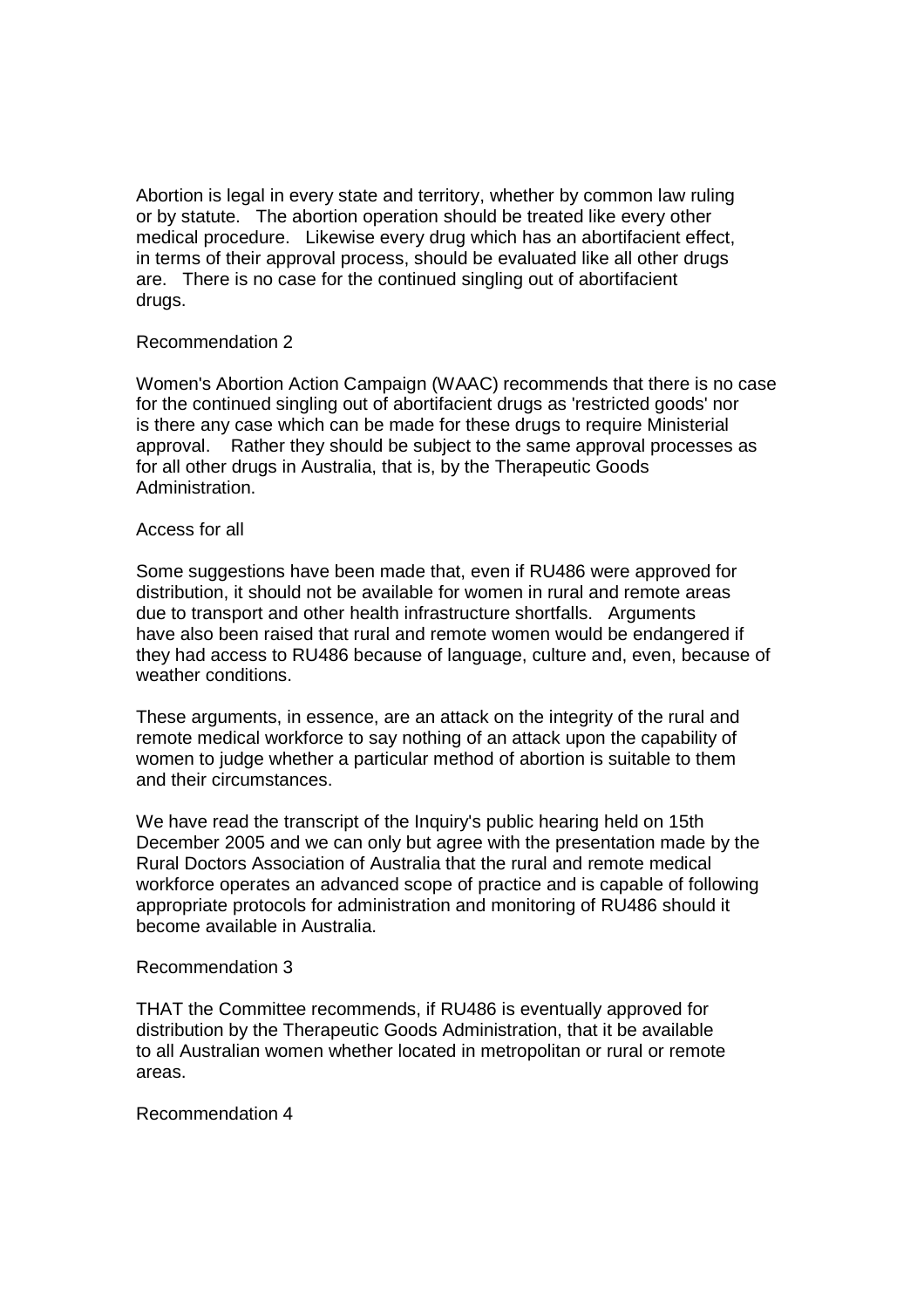THAT we support the Rural Doctors Association of Australia statements in their presentation to the Committee on 15th December 2005 that: "the rural and remote medical workforce operate an advanced scope of practice and deal with a lot of emergencies which includes pregnancy, miscarriage and other sequelae of pregnancy". Therefore, the rural and remote medical workforce is capable of administering and monitoring RU486 within appropriate protocols.

## Recommendation 5

THAT to deny rural and remote women access to this drug would breach the Convention for the Elimination of Discrimination Against Women (CEDAW). Further, it implies that the rural and remote medical workforce is not to be trusted to administer this drug appropriately. Such an implication is an anathema.

Appropriate levels of non-judgemental and non-directive counselling support needed for all Australian women, particularly women in rural and remote Australia

All Federal Government funding around pregnancy counselling so far made available since the Government was elected in 1996 has been directed toward services which are anti-abortion in their outlook.

No federal funding has gone toward pregnancy counselling services which are non-judgemental and non-directive in their approach yet supportive of a woman's right to choose abortion.

Some members of the Senate Committee of Inquiry may feel it is a contradiction in terms to assert that pregnancy counselling services which are supportive of a woman's right to choose abortion can be non-directive.

This could not be farther from the truth. The women's health movement in Australia has a very long and proud tradition of approaching pregnancy counselling from a perspective which commences with respect for each woman and respect for her value system. In the 31 years that women's health centres have received government funding, there is not one whit of evidence that those centres have 'talked' women into having an abortion.

Recommendations around the need for non-judgemental and non-directive counselling support have been made in two major Australian reports:

We Women Decide by Barbara Buttfield, Margie Ripper and Lyndall Ryan published in 1992 - a comparative study of access to abortion in South Australia, Queensland and Tasmania over the late 1980's; and the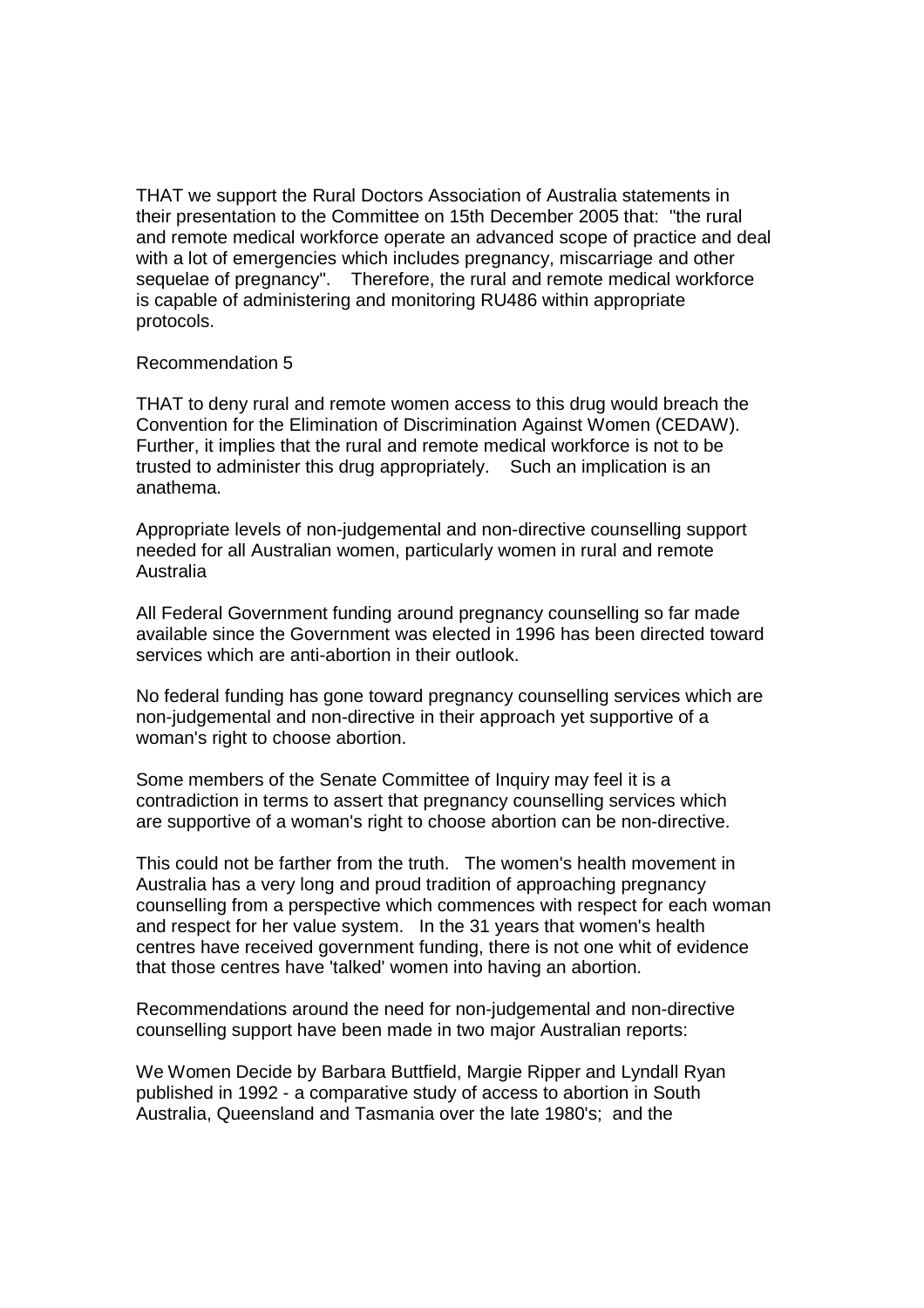Information paper regarding termination of pregnancy published 1997 by the National Health and Medical Research Council (NHMRC) - this report was prepared by an Expert Panel appointed by the Keating government in 1992 - a new government was in power by the time its report was tabled - the report of the Expert Panel was initially tabled in 1996 then withdrawn and republished nearly a year later as an 'Information Paper'. The fact that it was the findings of an Expert Panel which had been meeting and scanning an extensive range of documents - both Australian and international - over more than three years was downplayed and disregarded.

Each of these major studies made a substantial range of recommendations. Both reports, in slightly differing ways, recommended funding be provided by each state and territory government to establish a statewide telephone counseling and information service.

Both reports recognised women's needs for better access to information and counselling about pregnancy options and, specifically, information about abortion and how to access it if their decision was to terminate their pregnancy.

The recommendations in both these reports have been consistently ignored by both the Federal Government and state and territory governments with the exception of Queensland which provides funding to the statewide pregnancy counselling service, Children by Choice.

Again, we concur with the Rural Doctors Association of Australia in their submissions made to the Senate Committee on 15th December 2005. Specifically the comments by Dr Page in regard to the need for rural and remote women to have access to counselling by phone.

This counsellling must be non-judgemental and non-directive yet well informed about the abortion procedure and abortion methodology. In the context of pregnancy options counselling and pregnancy decision-making, much of it is correcting misinformation women have picked up from various sources as it is about counselling around feelings and emotions.

For many women, just having the correct information is enough to allow them to go back to their (hopefully supportive) partner and/or family and/or trusted friends to resolve their situation with a pregnancy.

For example, if a woman is hoping to have a termination by RU486 and it proves that it is not possible because of her location or because of lack of services in her area appropriate counselling and information support would be necessary not only to understand the reasons why access is not possible but also to assist her to make whatever arrangements need to be made to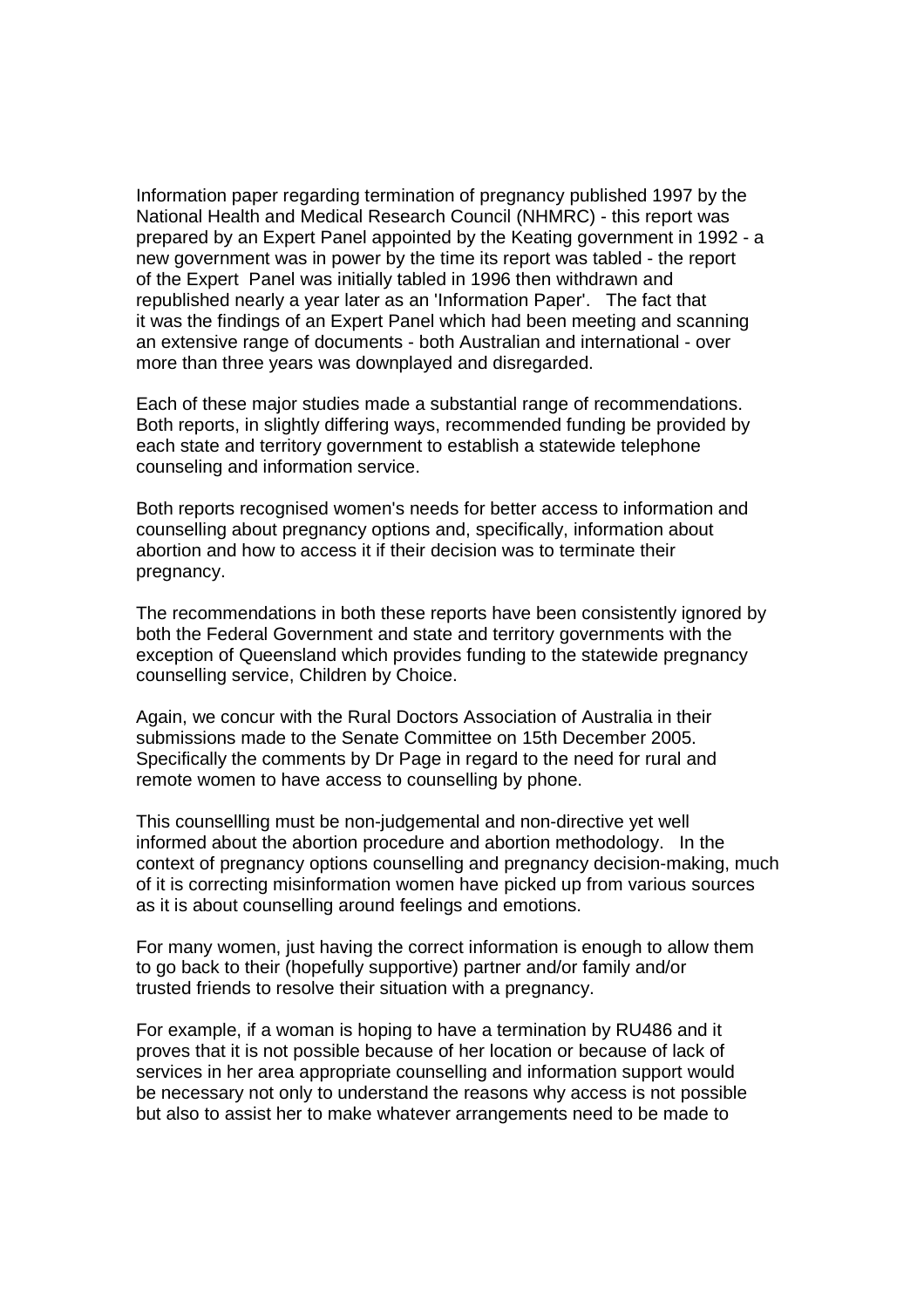travel elsewhere for either a termination by the RU486 method or by suction curettage.

Access for women who are in rural and remote parts of Australia has always been an issue of concern. Women from rural and remote areas, if they wish to access termination of pregnancy, have always incurred more costs than women in metropolitan areas because of costs such as: travel, accommodation, childcare, living expenses whilst away and the cost of the actual abortion operation.

## Recommendation 6

THAT, concurrent with recommendation 3, 4 and 5 and if the TGA should approve distribution of RU486, the Federal Government provide funding to each state and territory to establish a statewide telephone information and referral service which would provide pregnancy options counselling in a non-judgemental and non-directive manner.

## Recommendation 7

THAT, concurrent with recommendation 3, 4, 5 and 6, the statewide telephone information and referral services also have a Unit which provides back-up medical advice to regional, rural and remote medical workforce staff in regard to matters relating to counselling, administration of and monitoring of RU486.

An abortion is an abortion is an abortion

In much of the discussion and argumentation about access to abortifacient drugs such as RU486, it has been implied that women are not capable of understanding the drug's regimen even when explained by medical workforce staff and that they will move to using it in a way which would be against the protocols.

Nothing could be farther from the truth. Women do not make the decision to have a termination of pregnancy lightly. Many commentators seem to have forgotten that having an abortion by a different methodology does not make it 'less' in some way in the minds of women.

Women will still be going through the same issues they go through now when having a suction curettage operation - that is, does the doctor know what he/she is doing? what are the clinic staff like? how will I know what is normal after the operation and what is not? how will I feel on the day and in the week after the operation? what is a normal bleeding pattern? this has been a hard decision for me, I've had no support but I know that I am making the best decision that I can - but what about afterwards? are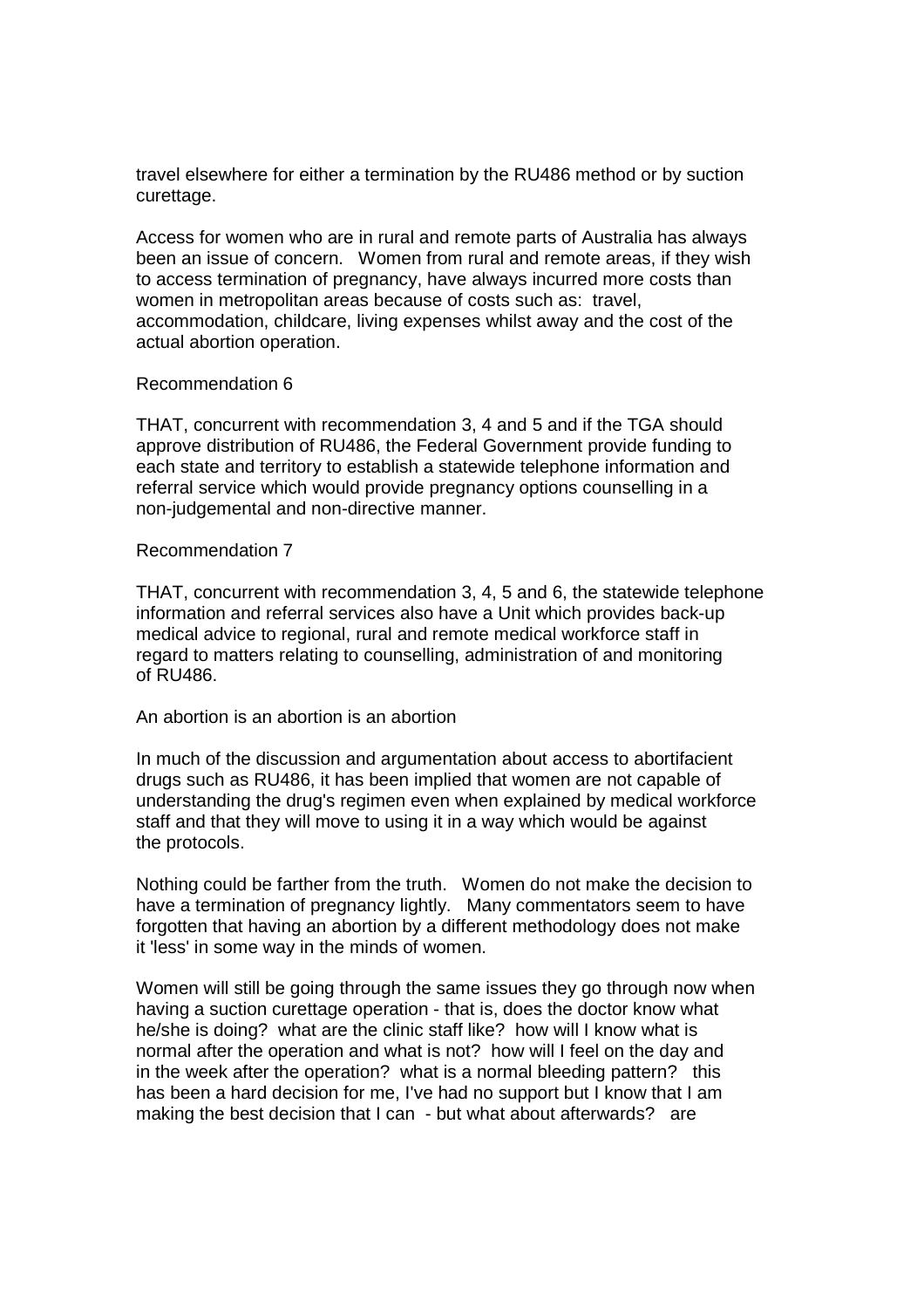there any services I can talk with about my feelings? and so on.

Whether an abortion operation is performed via a chemical method or by the suction curettage method the issues remain the same. This makes it even of greater paramount that counselling support is readily available - either by telephone via a funded statewide counselling and information service or on site with and as part of the medical workforce staff.

Likewise, it needs to be remembered that whilst abortion is legal in all states and territories (either by common law ruling or by statute) there are still provisions in the respective state/territory Crimes Acts or Criminal Codes (with the exception of the ACT - the ACT is the only state which has repealed provisions from its Crimes Act) which relate to abortion.

The existence of these provisions, even though they and their interpretation have been clarified either by common law ruling (Victoria, NSW and Qld) or by statute (NT, SA, WA and Tasmania) make doctors nervous. The possibility of being arrested and charged with performing a so-called 'unlawful' abortion is still present for all doctors who perform abortions in Australia, except doctors in the ACT.

Women's Abortion Action Campaign cannot see there being a massive increase in the number of doctors willing to perform abortions even if RU486 were available. An abortion is an abortion is an abortion. To provide termination of pregnancy, whether by chemical means or by suction curettage, a doctor needs an infrastructure to support that service.

There will not be a mad rush by doctors to begin administering and monitoring Ru486. The practicalities are too great - counselling support is necessary, enough staff to be able to deal with ongoing inquiries from women as their chemical termination proceeds (and having enough staff does not come cheap!) and so on.

Ensuring, if you are not set up to perform a suction curettage, that you have a back up system of where to refer women to if the possibility of retained products after administration of RU486 eventuates - these are huge practical problems which are not easily overcome, particularly if one is working in a rural or remote area.

This makes it of even greater paramount that a statewide service is available in each state/territory to provide back up advice and support for the few doctors who will be willing to administer and monitor RU486 outside the existing network of reputable abortion providers.

Recommendation 8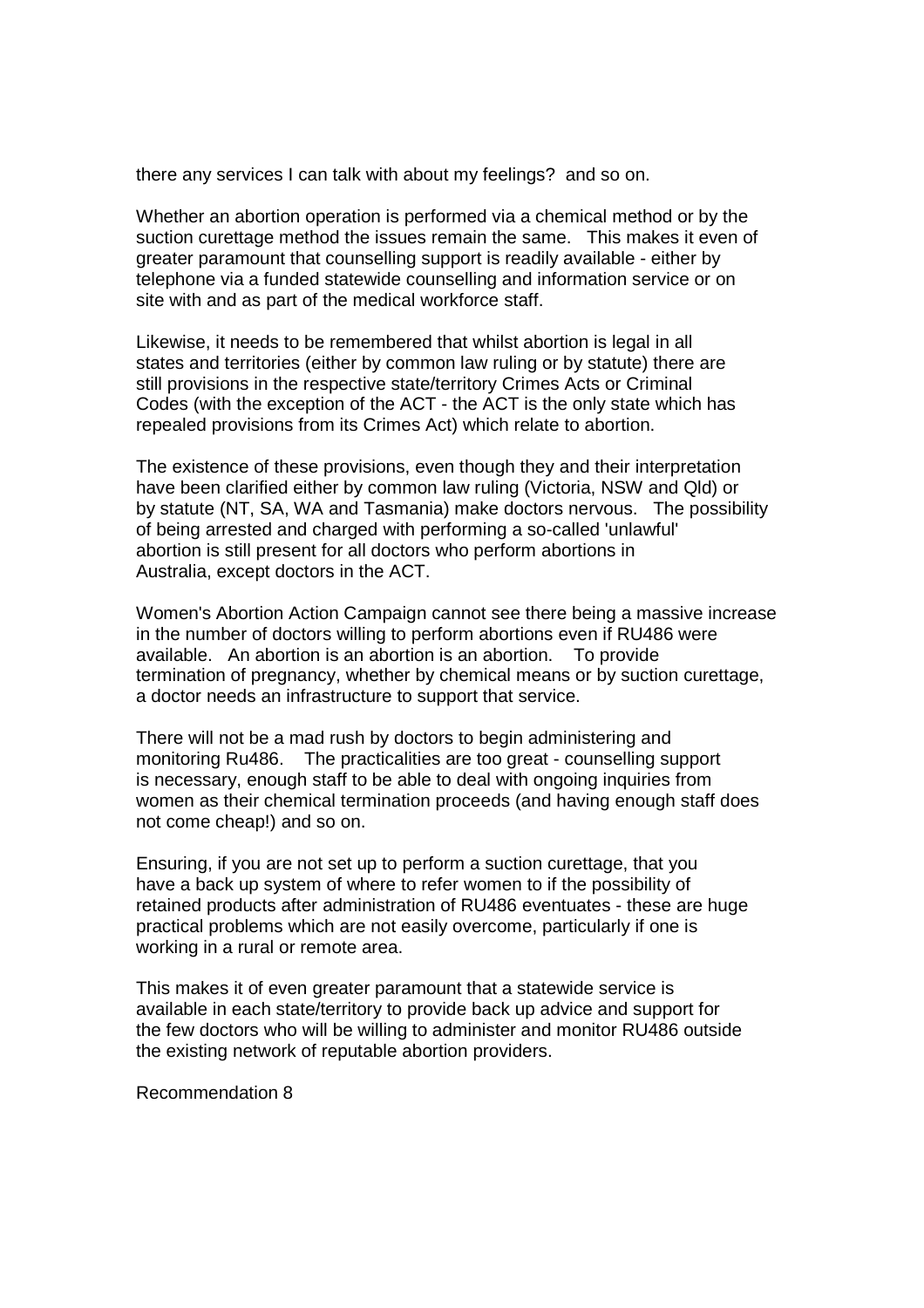THAT, if the TGA were to approve the use of RU486, the Abortion Providers Federation of Australasia and the Australian Women's Health Network be invited by the Joint Consultative Committee of Obstetrics to participate in the drafting of protocols for the use of RU486 across Australia.

RU486 will not make abortion cheaper for women

RU486 will simply provide a different method of abortion for women who happen to be lucky enough to be in the window period in which it is most efficacious and who would prefer it as a method to suction curettage. Administration and monitoring of RU486 will not be 'easier' from a medical perspective nor will it be 'easier' or less risky in terms of liability, nor will it be cheaper.

Notwithstanding our questioning of the safety and efficacy of RU486 in the early years of its development in our magazine Right to Choose (see copy of attached articles we published about RU486 over the period 1982 - 1990) we believe that it has been proven since then to be appropriate for use by some women provided they have been informed about the side effects, what they should expect and in what time frame, what back up and support is being provided by the abortion service, what counselling support there is and so on.

If an abortion service is administering and monitoring RU486 it will not be able to 'get away' with less staff, less cost and therefore less fee to the woman. If an abortion service is following protocols similar to that in New Zealand or those in the European countries, there is no way it will be cheaper for the abortion service or for women to have an RU486 chemical abortion as opposed to suction curettage.

Women deserve this level of support and the Medicare system must reflect this level of support which will need to be provided by abortion services.

# Recommendation 9

THAT, if the TGA should approve RU486 for use, there be a Medicare item number for it and that it be no less in quantity than the current amount available for item 35643 (suction curettage). In addition, that, a Medicare item number for counselling by appropriately trained counsellors be created and that the amount for that item number be no less than \$120 (for 60 minutes counselling).

ATTACHMENTS TO SUBMISSION BY WOMEN'S ABORTION ACTION CAMPAIGN TO SENATE COMMUNITY AFFAIRS LEGISLATION COMMITTEE RE RU486